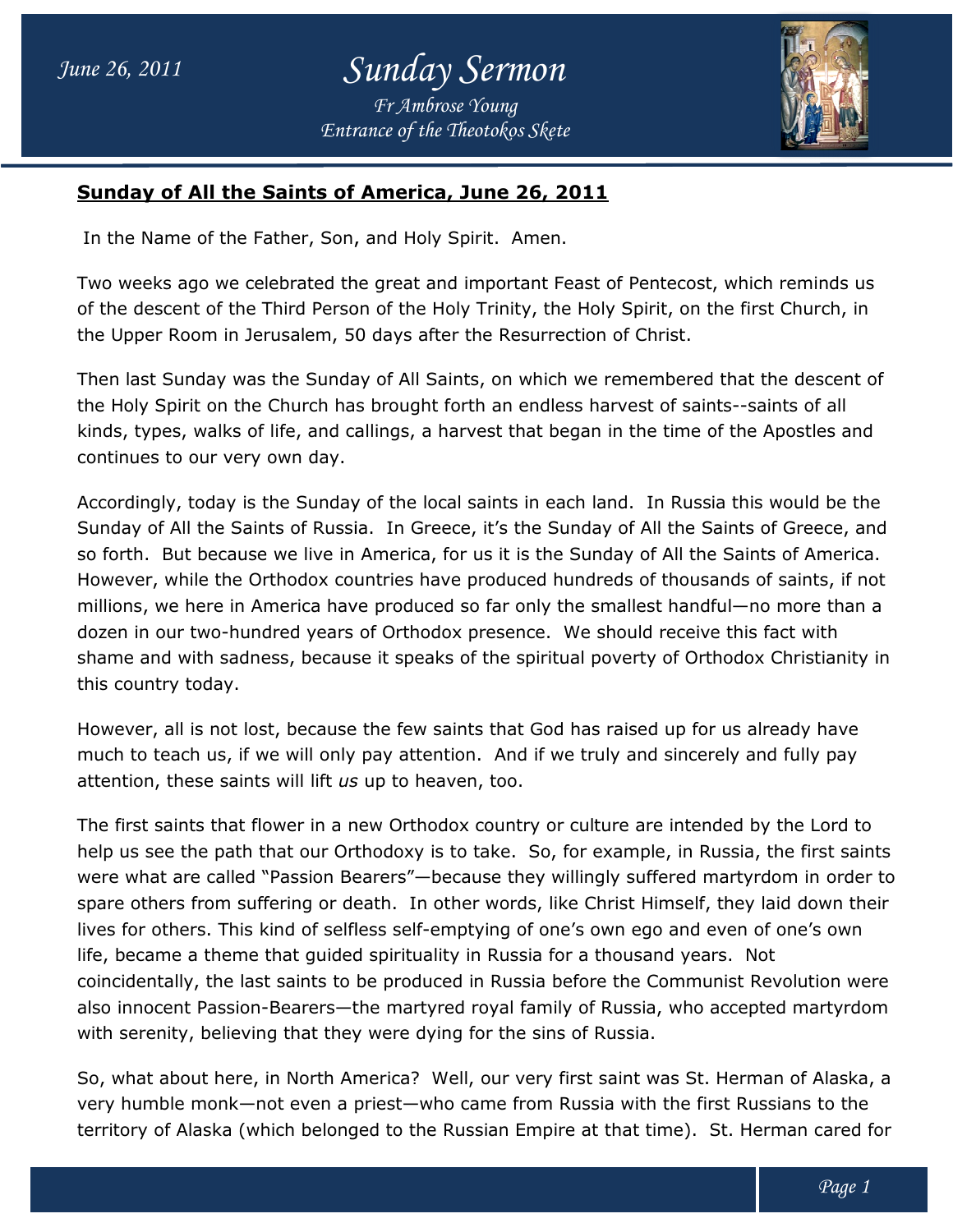## *June 26, 2011 Sunday Sermon*

*Entrance of the Theotokos Skete Fr Ambrose Young*



orphans and courageously defended the weak and poor Native Americans against exploitation orphans and courageously defended the weak and poor Native Americans against exploitatio<br>by Russian merchants and others. By bringing St. Herman to this continent and raising him up for our instruction and imitation, God wanted to show us that our spiritual labors here in by Russian merchants and others. By bringing St. Herman to this continent and raising him<br>up for our instruction and imitation, God wanted to show us that our spiritual labors here in<br>America must also be quiet, humble, bu with an emphasis not so much on the outward structure of the Church, but on our own inner spiritual life and the ways in which we can gently share this with others. quiet, humble, but courageous, not trying to be big shot:<br>so much on the outward structure of the Church, but on<br>ays in which we can gently share this with others.

We have not yet lived up to this model, although some of the other saints of America, like St. John Maximovitch, the Wonderworker, of San Francisco, who died only in 1966, have done so. And figures like St. Raphael of Brooklyn and St. Alexis Toth of Pennsylvania have so. And figures like St. Raphael of Brooklyn and St. Alexis Toth of Pennsylvania have<br>demonstrated that an Orthodox Christian can be humble and yet still manage to do great missionary work here. But their example is still largely ignored by most Orthodox Christians in America today, too, who do not see themselves as particularly missionary oriented, much less striving to learn humility. other saints of America,<br>died only in 1966, have<br>th of Pennsylvania have<br>yet still manage to do gr<br>ed by most Orthodox Chr<br>arly missionary oriented,<br>merica, one of them a sir<br>when he would not renou<br>ays been the seedbed of

So far we have produced only three martyrs for the faith in America, one of them a simple Alaska Native Indian, martyred by Catholic missionary friars when he would not renounce his Orthodox faith for Catholicism. Historically, martyrs have always been the seedbe Orthodox Christianity in a new land, and from the first century to our own, there have been literally millions of them in all Orthodox countries except ours, which, feeble as we are, has produced so far only these three. three. iary work here. But their example is still largely ignored by most Orthodox Christians<br>rica today, too, who do not see themselves as particularly missionary oriented, much<br>iving to learn humility.<br>we have produced only thr



But let us return to St. Herman, and sit at his feet for a moment and learn from him,<br>since he has much to teach us. St. since he has much to teach us. St. Herman was not a theologian or a great writer or Father of the Church, nor, as I said was he even ordained a priest. He was just a simple monk. By that I mean that he was truly humble, thought little of himself, made no great "noise" in the Church or in the world (other than to meekly but effectively speak out against injustice) but was filled with the Holy Spirit and achieved perfection in the nan was not a theologian or a great<br>Ir or Father of the Church, nor, as I<br>was he even ordained a priest. He that he was truly humble, thought lit<br>himself, made no great "noise" in the<br>Church or in the world (other than to<br>meekly but effectively speak out aga<br>injustice) but was filled with the Holy<br>Spirit and achieved perfection

virtues and union with Christ during his quiet life of humble work and witness to others.